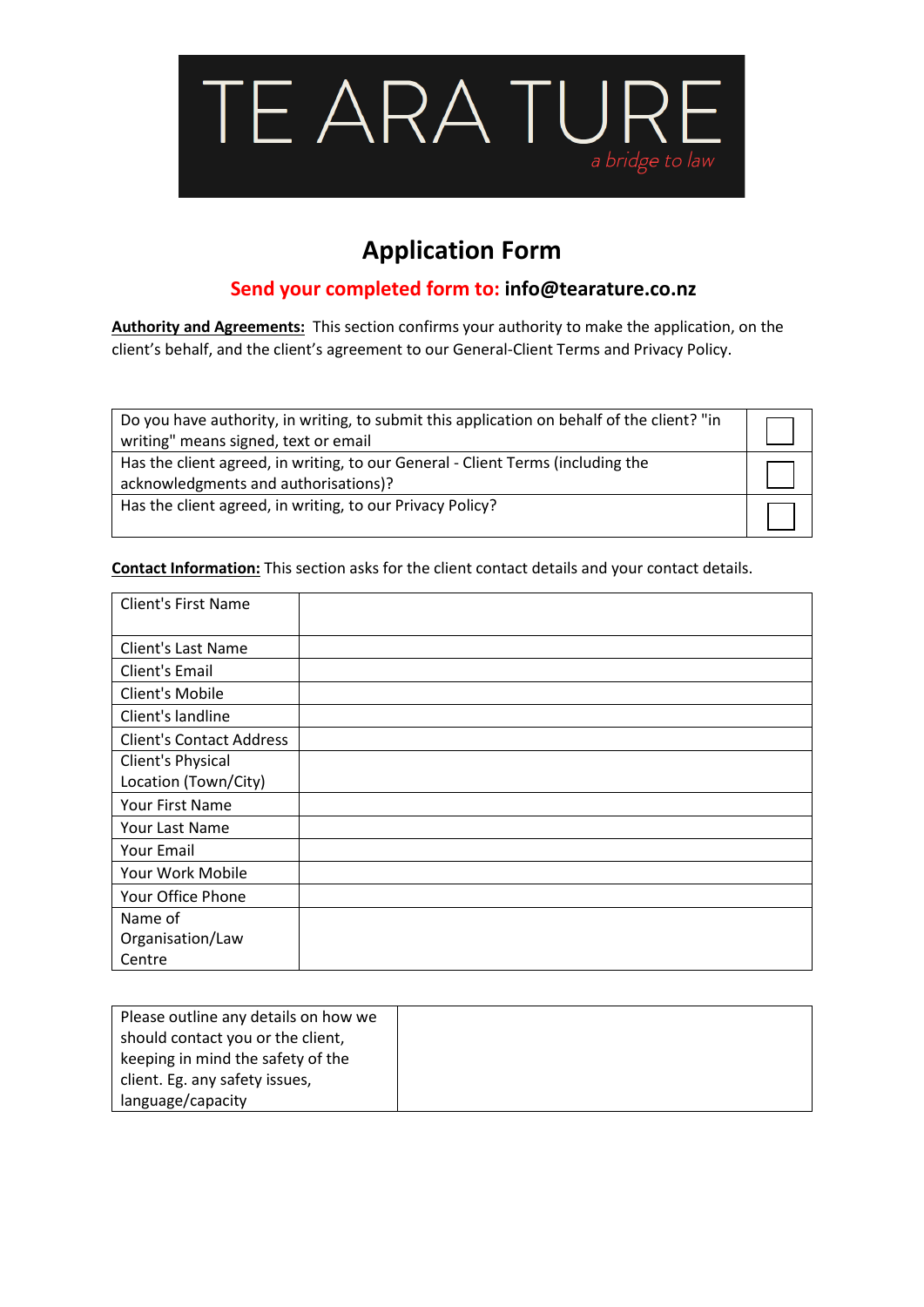**Access and Eligibility:** This section asks for the disclosure of the client's safety and access issues, if any. It also requests the client's financial information so we can assess the client's financial eligibility.

| Please outline any details on how we              |  |
|---------------------------------------------------|--|
| should contact you or the client,                 |  |
|                                                   |  |
| keeping in mind the safety of the                 |  |
| client. Eg. any safety issues,                    |  |
| language/capacity issues, contact                 |  |
| through guardian/social worker etc                |  |
| Please outline any access issues,                 |  |
| keeping in mind reasonable                        |  |
| accommodations that might need to                 |  |
| be made to ensure the client receives             |  |
| appropriate support. Examples include             |  |
| disability, age, or language barriers.            |  |
|                                                   |  |
| Does the client require face-to-face interaction? |  |

| Is the family receiving a main benefit from MSD?                                                                      |  |
|-----------------------------------------------------------------------------------------------------------------------|--|
| What is the total family income for the last 12-months (estimate)?                                                    |  |
| How many people in the household? "household" includes client, partner and<br>dependents                              |  |
| Does the family own its primary place of residence?                                                                   |  |
| If family home is owned, estimated value of family home?                                                              |  |
| If family home is owned, mortgage remaining on family home?                                                           |  |
| Cash, savings, term deposits (excluding Kiwisaver)                                                                    |  |
| Estimated value of other assets? Do not include household chattels or family car.                                     |  |
| Please include family trust, other land, boats, other vehicles.                                                       |  |
| Estimated value of other debts? Do not include the mortgage on the family home<br>or money owed on family's main car. |  |

**Matter Details:** This section asks for a description of the client's legal issue and a description about how the client's circumstances limit him/her from accessing justice. We also ask for the disclosure of information to enable the lawyer to run a conflicts check.

| What has happened/what is the issue? |  |
|--------------------------------------|--|
|                                      |  |
|                                      |  |
|                                      |  |
|                                      |  |